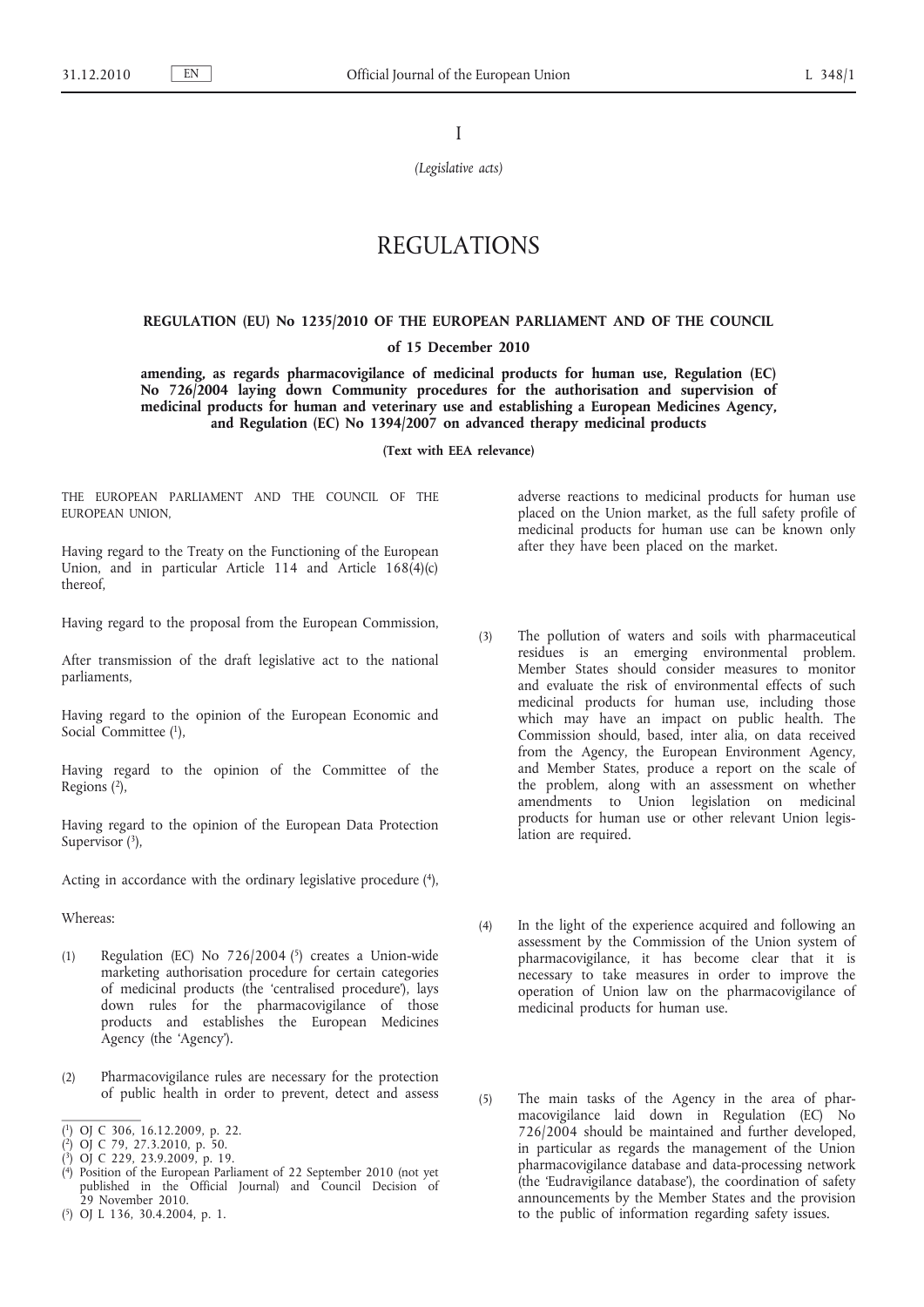- (6) In order to allow all competent authorities to receive, access simultaneously and share pharmacovigilance information for medicinal products for human use authorised in the Union, the Eudravigilance database should be maintained and strengthened as the single point of receipt of such information. Member States should therefore not impose any additional reporting requirements on marketing authorisation holders. The database should be fully and permanently accessible to the Member States, the Agency and the Commission, and accessible to an appropriate extent to marketing authorisation holders and the public.
- (7) In order to increase transparency as regards pharmacovigilance issues, a European medicines web-portal should be created and maintained by the Agency.
- (8) In order to ensure the availability of the necessary expertise and resources for pharmacovigilance assessments at Union level, it is appropriate to create a new scientific committee within the Agency: the Pharmacovigilance Risk Assessment Committee. That committee should be composed of members appointed by Member States who are competent in the safety of medicines including the detection, assessment, minimisation and communication of risk, and in the design of post-authorisation safety studies and pharmacovigilance audits, and of members appointed by the Commission, who are independent scientific experts, or representatives of healthcare professionals and patients.
- (9) The rules on Scientific Committees of the Agency laid down in Regulation (EC) No 726/2004 should apply to the Pharmacovigilance Risk Assessment Committee.
- (10) In order to ensure harmonised responses across the Union to safety concerns regarding medicinal products for human use, the Committee for Medicinal Products for Human Use and the coordination group established by Directive 2001/83/EC of the European Parliament and of the Council of 6 November 2001 on the Community code relating to medicinal products for human use  $(1)$ should rely on the recommendations of the Pharmacovigilance Risk Assessment Committee with regard to any question relating to the pharmacovigilance of medicinal products for human use. However, for the sake of consistency and continuity of the safety assessments, the final responsibility for issuing an opinion on the risk-benefit assessment of medicinal products for human use authorised in accordance with Regulation (EC) No 726/2004 should remain with the Committee for Medicinal Products for Human Use and with the authorities competent for the granting of marketing authorisations.
- (11) It is appropriate that the Pharmacovigilance Risk Assessment Committee should give a recommendation as part of any Union-wide post-authorisation assessment based on pharmacovigilance data relating to medicinal products for human use and it should be responsible for making recommendations on risk management systems and monitoring their effectiveness. Such Unionwide assessments should follow the procedures laid down in Directive 2001/83/EC also for medicinal products for human use that were authorised through the centralised procedure.
- (12) In accordance with Directive 2001/83/EC the Agency provides the secretariat to the coordination group. In view of the enlarged mandate of the coordination group in the area of pharmacovigilance, the technical and administrative support by the secretariat of the Agency to the coordination group should be reinforced. Provision should be made for the Agency to ensure appropriate coordination between the coordination group and the Agency's Scientific Committees.
- (13) In order to protect public health, the pharmacovigilance activities of the Agency should be adequately funded. It should be ensured that adequate funding is possible for pharmacovigilance activities by empowering the Agency to charge fees to marketing authorisation holders. However, the management of those collected funds should be under the permanent control of the Management Board in order to guarantee the independence of the Agency.
- (14) To ensure the highest levels of expertise and the functioning of the Pharmacovigilance Risk Assessment Committee, rapporteurs providing assessments for Union pharmacovigilance procedures, periodic safety update reports, post-authorisation safety study protocols and risk management systems should receive payment through the Agency.
- (15) Therefore, the Agency should be empowered to charge fees in return for performing the activities of the coordination group within the Union system of pharmacovigilance, as provided for in Directive 2001/83/EC, and the rapporteurs within the coordination group should, in turn, be paid by the Agency.
- (16) It is necessary, from a public health perspective, to complement the data available at the time of authorisation with additional data about the safety and, in certain cases, also about the efficacy of medicinal products for human use authorised in accordance with Regulation (EC) No 726/2004. The Commission should therefore be empowered to impose on the marketing authorisation holder the obligation to conduct post-authorisation studies on safety and on efficacy. It should be

<sup>(</sup> 1) OJ L 311, 28.11.2001, p. 67.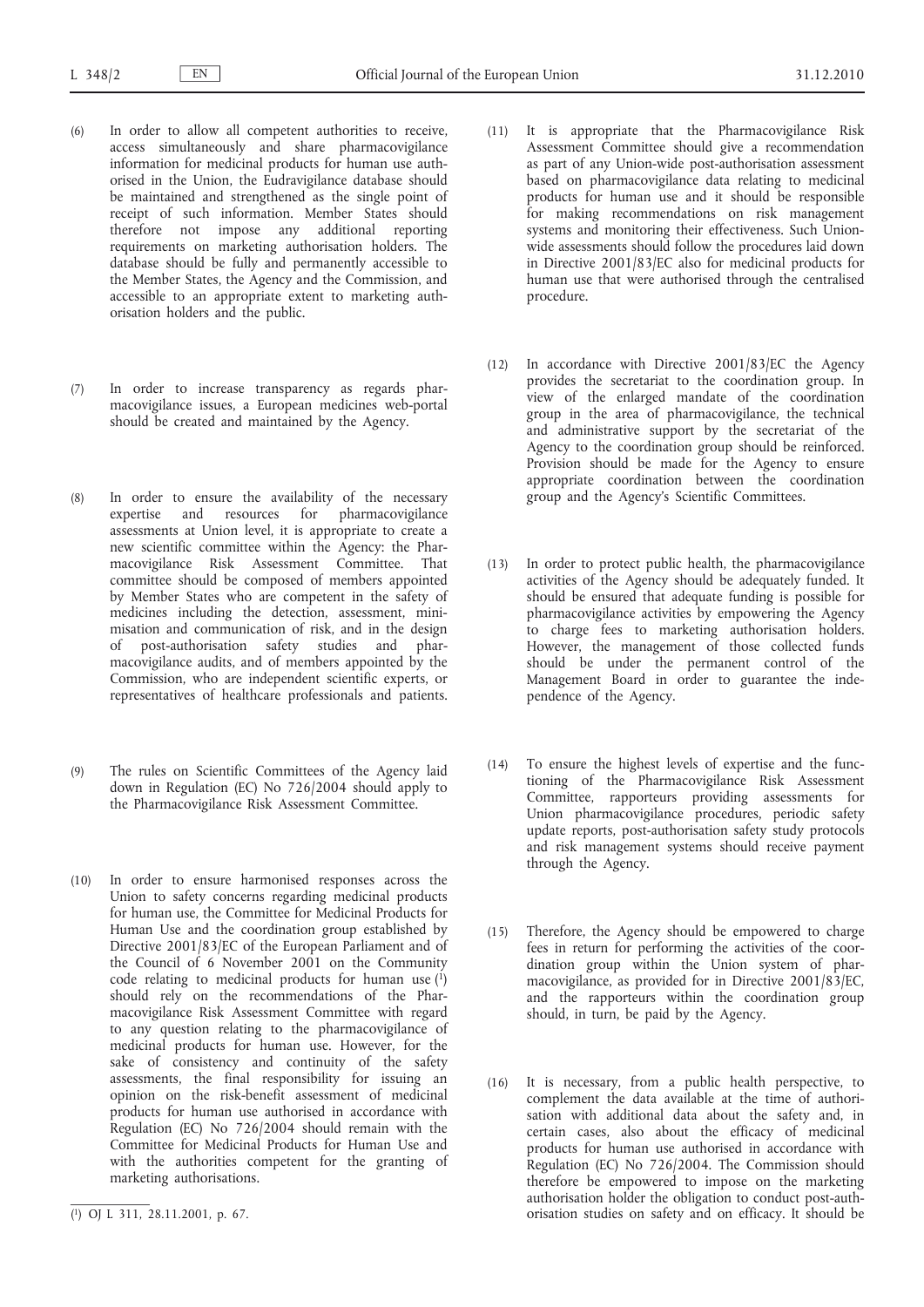possible to impose that obligation at the time of granting the marketing authorisation or later, and it should be a condition of the marketing authorisation. Such studies may be aimed at collecting data to enable the assessment of safety or efficacy of medicinal products for human use in everyday medical practice.

- (17) It is essential that a strengthened system of pharmacovigilance not lead to the premature granting of marketing authorisations. However, some medicinal products for human use are authorised subject to additional monitoring. This includes all medicinal products for human use with a new active substance and biological medicinal products, including biosimilars, which are priorities for pharmacovigilance. Competent authorities may also require additional monitoring for specific medicinal products for human use that are subject to the obligation to conduct a post-authorisation safety study or to conditions or restrictions with regard to the safe and effective use of the medicinal product that will be specified in the risk management plan. Risk management plans are normally required for new active substances, biosimilars, medicinal products for paediatric use and for medicinal products for human use involving a significant change in the marketing authorisation, including a new manufacturing process of a biotechnologically-derived medicinal product. Medicinal products for human use subject to additional monitoring should be identified as such by a black symbol, which will be selected by the Commission on the basis of a recommendation by the Pharmacovigilance Risk Assessment Committee, and an appropriate standardised explanatory sentence in the summary of product characteristics and in the package leaflet. The Agency should keep an up-to-date, publicly available list of such medicinal products.
- (18) Experience has shown that the responsibilities of marketing authorisation holders with regard to pharmacovigilance of authorised medicinal products for human use should be clarified. The marketing authorisation holder should be responsible for continuously monitoring the safety of its medicinal products for human use, for informing the authorities of any changes that might have an impact on the marketing authorisation, and for ensuring that the product information is kept up to date. As medicinal products for human use could be used outside the terms of the marketing authorisation, the marketing authorisation holder's responsibilities should include providing all available information, including the results of clinical trials or other studies, as well as reporting any use of the medicinal product which is outside the terms of the marketing authorisation. It is also appropriate to ensure that all relevant information collected on the safety of the medicinal product for human use is taken into account when the marketing authorisation is being renewed.
- (19) Scientific and medical literature is an important source of information on suspected adverse reaction case reports.

Currently, for active substances included in more than one medicinal product for human use, literature cases are reported in adverse reaction case reports in a duplicative way. In order to enhance the efficiency of reporting, the Agency should monitor a defined list of literature for a defined list of active substances used in medicinal products for which there are several marketing authorisations.

- (20) As a result of the submission of all suspected adverse reaction data for medicinal products for human use authorised by the Member States directly to the Eudravigilance database, it is not necessary to provide for different reporting rules for medicinal products for human use authorised in accordance with Regulation (EC) No 726/2004. The rules on suspected adverse reaction recording and reporting laid down in Directive 2001/83/EC should therefore apply to medicinal products for human use authorised in accordance with Regulation (EC) No 726/2004.
- (21) It is necessary to increase the shared use of resources between competent authorities for the assessment of periodic safety update reports. The assessment procedures provided for in Directive 2001/83/EC should therefore apply for the single assessment of periodic safety update reports for different medicinal products for human use containing the same active substance or the same combination of active substances, including joint assessments of medicinal products for human use authorised both nationally and through the centralised procedure.
- (22) It is appropriate to strengthen the supervisory role for medicinal products for human use authorised through the centralised procedure by providing that the supervisory authority for pharmacovigilance should be the competent authority of the Member State in which the pharmacovigilance system master file of the marketing authorisation holder is located.
- (23) This Regulation shall apply without prejudice to Directive 95/46/EC of the European Parliament and of the Council of 24 October 1995 on the protection of individuals with regard to the processing of personal data and on the free movement of such data  $(1)$  and Regulation (EC) No 45/2001 of the European Parliament and of the Council of 18 December 2000 on the protection of individuals with regard to the processing of personal data by the Community institutions and bodies and on

<sup>(</sup> 1) OJ L 281, 23.11.1995, p. 31.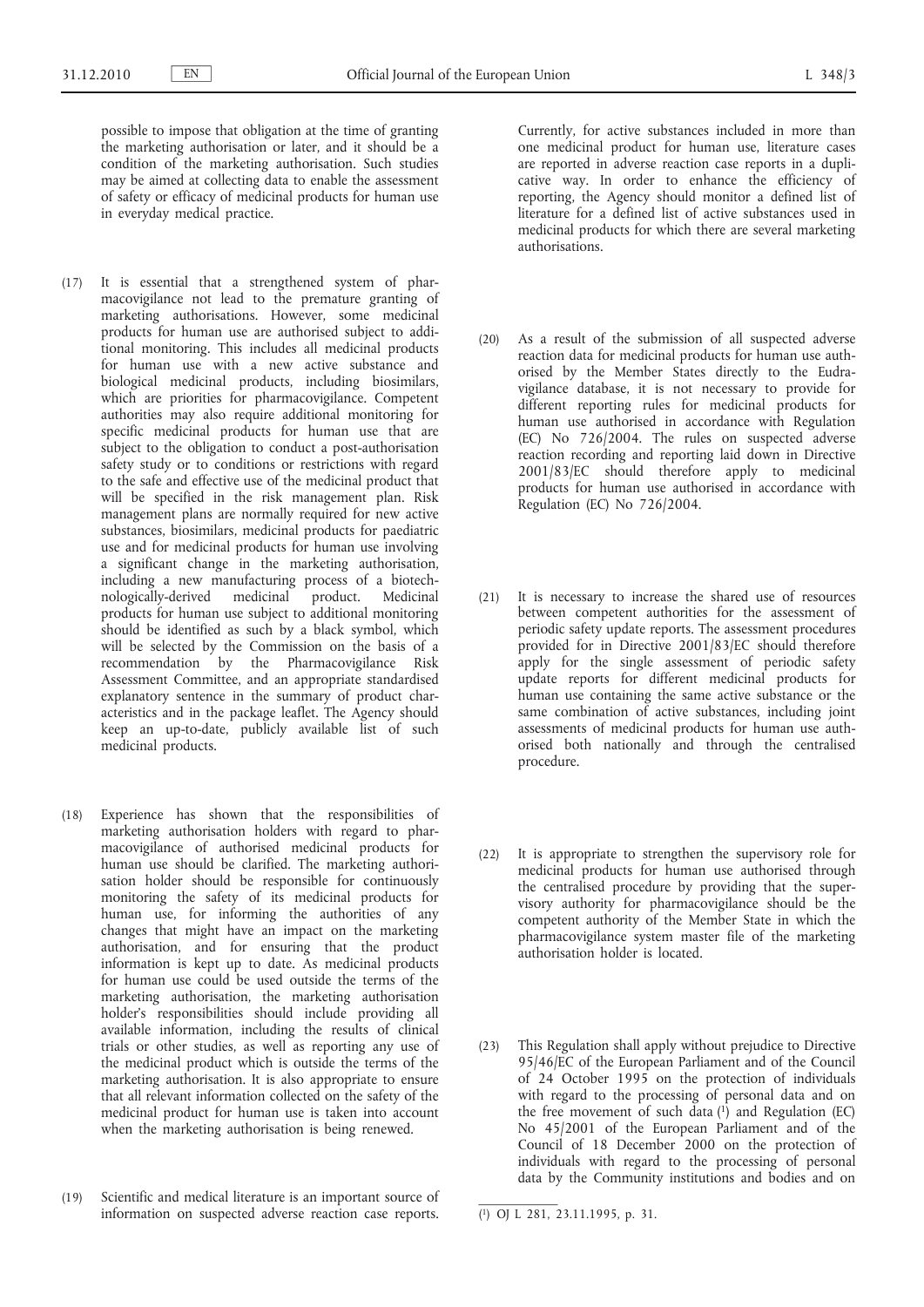the free movement of such data  $(1)$ . In order to detect, assess, understand and prevent adverse reactions, and to identify and take actions to reduce the risks of, and increase the benefits from, medicinal products for human use for the purpose of safeguarding public health, it should be possible to process personal data within the Eudravigilance system while respecting the Union legislation relating to data protection. The purpose of safeguarding public health constitutes a substantial public interest and consequently the processing of personal data can be justified if identifiable health data are processed only when necessary and only when the parties involved assess this necessity at every stage of the pharmacovigilance process.

- (24) This Regulation and Directive 2010/84/EU of the European Parliament and of the Council of 15 December 2010 amending, as regards pharmacovigilance, Directive 2001/83/EC on the Community code relating to medicinal products for human use (2) widen the tasks of the Agency with regard to pharmacovigilance, including the monitoring of literature cases, the improved use of information technology tools and the provision of more information to the general public. The Agency should be enabled to fund these activities from fees charged to marketing authorisation holders. These fees should not cover tasks carried out by national competent authorities for which such authorities charge fees in accordance with Directive 2001/83/EC.
- (25) The pharmacovigilance activities provided for in this Regulation require that uniform conditions be established as concerns the contents and maintenance of the pharmacovigilance system master file, as well as the minimum requirements for the quality system for the performance of pharmacovigilance activities by the Agency, the use of internationally agreed terminology, formats and standards for the performance of pharmacovigilance activities, and the minimum requirements for the monitoring of the data contained in the Eudravigilance database to determine whether there are new risks or whether risks have changed. The format and content of the electronic transmission of suspected adverse reactions by Member States and marketing authorisation holders, the format and content of electronic periodic safety update reports and risk management plans as well as the format of protocols, abstracts and final study reports for the post-authorisation safety studies should also be established. In accordance with Article 291 of the Treaty on the Functioning of the European Union (TFEU), rules and general principles concerning mechanisms for the control by Member States of the Commission's exercise of implementing powers are to be laid down in advance by a regulation adopted in accordance with the ordinary legislative procedure. Pending the adoption of that new regulation, Council Decision 1999/468/EC of 28 June 1999 laying down the procedures for the exercise of implementing powers conferred on the Commission (3) continues to

( 3) OJ L 184, 17.7.1999, p. 23.

apply, with the exception of the regulatory procedure with scrutiny, which is not applicable.

- (26) The Commission should be empowered to adopt delegated acts in accordance with Article 290 TFEU in order to supplement the provisions in point (cc) of Article 9(4) and in point (b) of Article 10a(1) of Regulation (EC) No 726/2004. The Commission should be empowered to adopt supplementary measures laying down the situations in which post-authorisation efficacy studies may be required. It is of particular importance that the Commission carry out appropriate consultations during its preparatory work, including at expert level.
- (27) The provisions on the monitoring of medicinal products for human use in Regulation (EC) No 726/2004 constitute specific provisions in the meaning of Article 15(2) of Regulation (EC) No 765/2008 of the European Parliament and of the Council of 9 July 2008 setting out the requirements for accreditation and market surveillance relating to the marketing of products (4).
- (28) Proper coordination between the newly established Pharmacovigilance Risk Assessment Committee and the other Committees of the Agency, in particular the Committee for Medicinal Products for Human Use, the Committee for Orphan Medicinal Products and the Committee for Advanced Therapies established under Regulation (EC) No 1394/2007  $(5)$  should be ensured.
- (29) Regulations (EC) No 726/2004 and (EC) No 1394/2007 should therefore be amended accordingly,
- HAVE ADOPTED THIS REGULATION:

# *Article 1*

#### **Amendments to Regulation (EC) No 726/2004**

Regulation (EC) No 726/2004 is hereby amended as follows:

1. in Article 5(2) the following sentence is added:

'For the fulfilment of its pharmacovigilance tasks, including the approval of risk management systems and monitoring their effectiveness provided for under this Regulation, the Committee for Medicinal Products for Human Use shall rely on the scientific assessment and recommendations of the Pharmacovigilance Risk Assessment Committee referred to in Article 56(1)(aa).';

- 2. Article 9(4) is amended as follows:
	- (a) the following point is inserted:
		- '(aa) a recommendation on the frequency of submission of periodic safety update reports;';

<sup>(</sup> 1) OJ L 8, 12.1.2001, p. 1.

<sup>(</sup> 2) See page 74 of this Official Journal.

<sup>(</sup> 4) OJ L 218, 13.8.2008, p. 30.

<sup>(</sup> 5) OJ L 324, 10.12.2007, p. 121.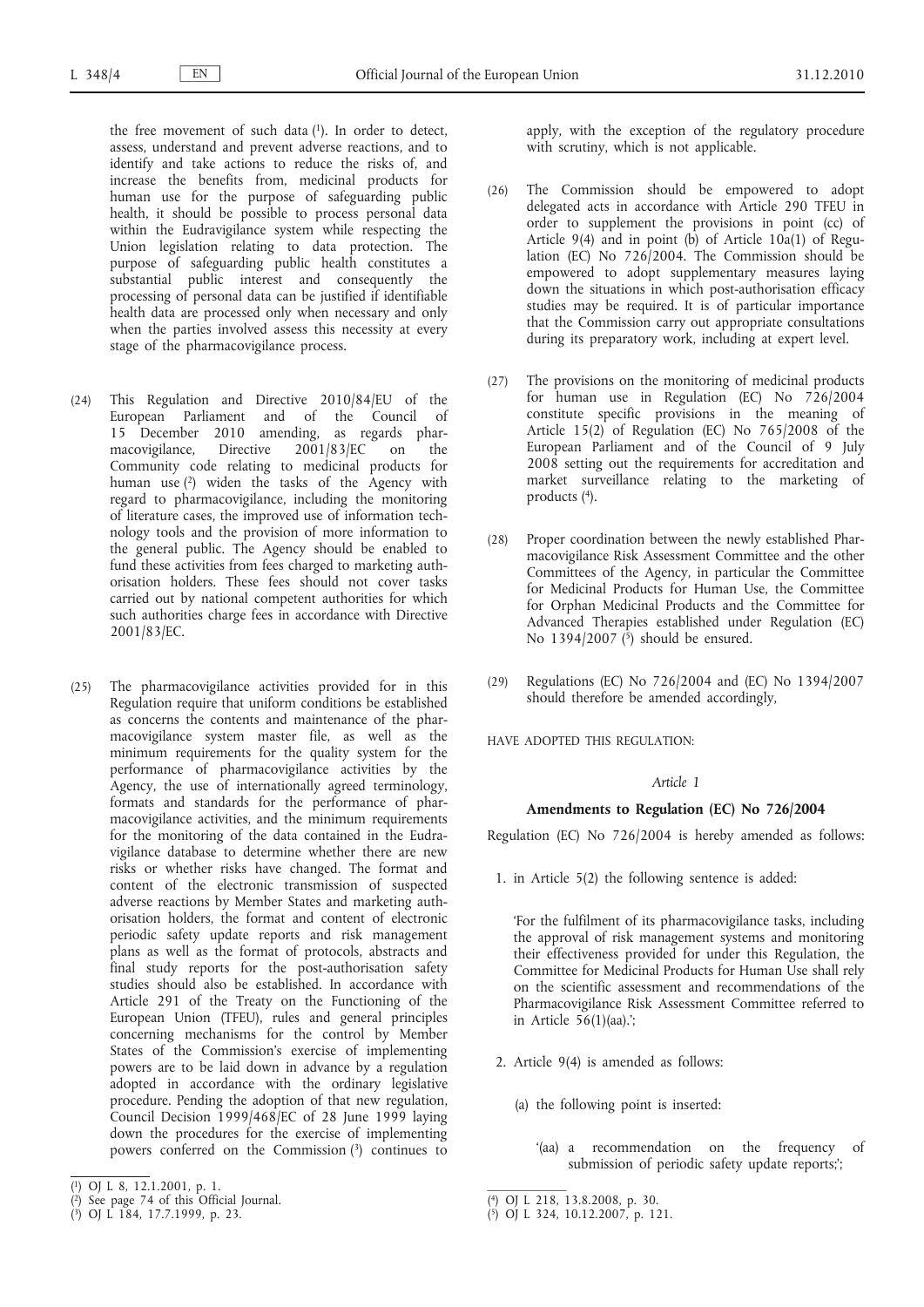- (b) the following points are inserted:
	- '(ca) details of any recommended measures for ensuring the safe use of the medicinal product to be included in the risk management system;
	- (cb) if appropriate, details of any recommended obligation to conduct post-authorisation safety studies or to comply with obligations on the recording or reporting of suspected adverse reactions which are stricter than those referred to in Chapter 3;
	- (cc) if appropriate, details of any recommended obligation to conduct post-authorisation efficacy studies where concerns relating to some aspects of the efficacy of the medicinal product are identified and can be resolved only after the medicinal product has been marketed. Such an obligation to conduct such studies shall be based on the delegated acts adopted pursuant to Article 10b while taking into account the scientific guidance referred to in Article 108a of Directive 2001/83/EC;';
- (c) point (e) is replaced by the following:
	- '(e) the assessment report as regards the results of the pharmaceutical and pre-clinical tests and of the clinical trials, and as regards the risk management system and the pharmacovigilance system for the medicinal product concerned.';
- 3. Article 10 is amended as follows:
	- (a) paragraph 1 is replaced by the following:

'1. Within 15 days after receipt of the opinion referred to in Article 5(2), the Commission shall prepare a draft of the decision to be taken in respect of the application.

Where a draft decision envisages the granting of a marketing authorisation, it shall include or make reference to the documents mentioned in points (a) to (d) of Article 9(4).

Where a draft decision envisages the granting of a marketing authorisation subject to the conditions referred to in points (c), (ca), (cb), or (cc) of Article 9(4), it shall lay down deadlines for the fulfilment of the conditions, where necessary.

Where the draft decision differs from the opinion of the Agency, the Commission shall attach a detailed explanation of the reasons for the differences.

The draft decision shall be forwarded to Member States and the applicant.';

(b) paragraph 6 is replaced by the following:

'6. The Agency shall disseminate the documents referred to in points (a) to (d) of Article 9(4), together with any deadlines laid down pursuant to the third subparagraph of paragraph 1 of this Article.';

4. the following Articles are inserted:

*'Article 10a*

After the granting of a marketing authorisation, the Agency may impose an obligation on the marketing authorisation holder:

- (a) to conduct a post-authorisation safety study if there are concerns about the risks of an authorised medicinal product. If the same concerns apply to more than one medicinal product, the Agency shall, following consultation with the Pharmacovigilance Risk Assessment Committee, encourage the marketing authorisation holders concerned to conduct a joint postauthorisation safety study;
- (b) to conduct a post-authorisation efficacy study when the understanding of the disease or the clinical methodology indicate that previous efficacy evaluations might have to be revised significantly. The obligation to conduct the post-authorisation efficacy study shall be based on the delegated acts adopted pursuant to Article 10b while taking into account the scientific guidance referred to in Article 108a of Directive 2001/83/EC.

The imposition of such an obligation shall be duly justified, notified in writing, and shall include the objectives and timeframe for submission and conduct of the study.

2. The Agency shall provide the marketing authorisation holder with an opportunity to present written observations in response to the imposition of the obligation within a time limit which it shall specify, if the marketing authorisation holder so requests within 30 days of receipt of the written notification of the obligation.

3. On the basis of the written observations submitted by the marketing authorisation holder, and of the opinion of the Agency, the Commission shall withdraw or confirm the obligation. Where the Commission confirms the obligation, the marketing authorisation shall be varied to include the obligation as a condition of the marketing authorisation and the risk management system shall be updated accordingly.

## *Article 10b*

1. In order to determine the situations in which postauthorisation efficacy studies may be required under point (cc) of Article 9(4) and point (b) of Article 10a(1) of this Regulation, the Commission may adopt, by means of delegated acts in accordance with Article 87b, and subject to the conditions of Articles 87c and 87d, measures supplementing the provisions in point (cc) of Article 9(4) and point (b) of Article 10a(1).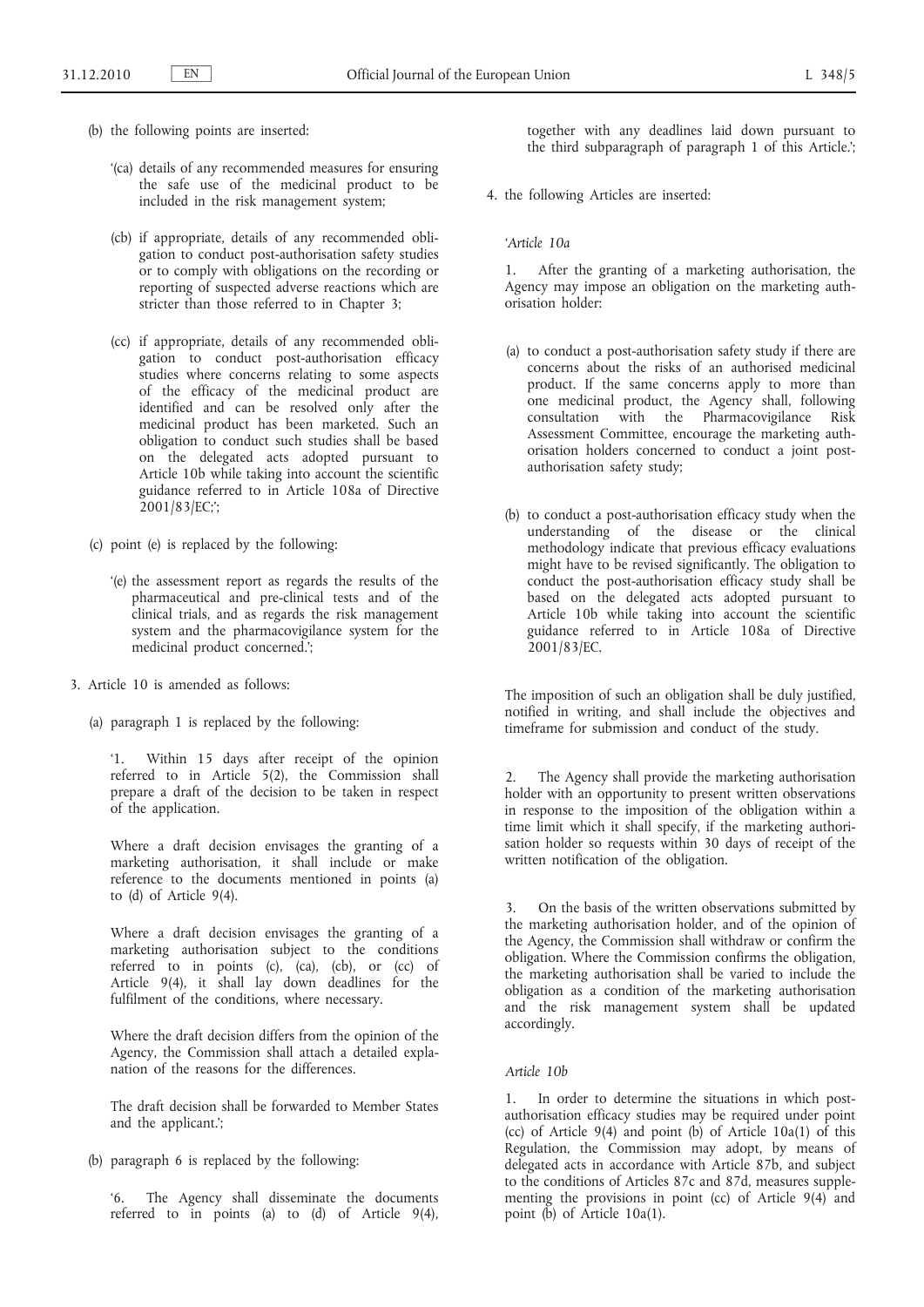When adopting such delegated acts, the Commission shall act in accordance with the provisions of this Regulation.';

- 5. Article 14 is amended as follows:
	- (a) the second subparagraph of paragraph 2 is replaced by the following:

'To this end, the marketing authorisation holder shall provide the Agency with a consolidated version of the file in respect of quality, safety and efficacy, including the evaluation of data contained in suspected adverse reactions reports and periodic safety update reports submitted in accordance with Chapter 3, and information on all variations introduced since the marketing authorisation was granted, at least 9 months before the marketing authorisation ceases to be valid in accordance with paragraph 1.';

(b) paragraph 3 is replaced by the following:

'3. Once renewed, the marketing authorisation shall be valid for an unlimited period, unless the Commission decides, on justified grounds relating to pharmacovigilance, including exposure of an insufficient number of patients to the medicinal product concerned, to proceed with one additional five-year renewal in accordance with paragraph 2.';

(c) paragraph 8 is replaced by the following:

'8. In exceptional circumstances and following consultation with the applicant, the marketing authorisation may be granted subject to certain conditions, in particular relating to the safety of the medicinal product, notification to the competent authorities of any incident relating to its use, and action to be taken. The marketing authorisation may be granted only when the applicant can show that he is unable to provide comprehensive data on the efficacy and safety of the medicinal product under normal conditions of use, for objective, verifiable reasons and must be based on one of the grounds set out in Annex I to Directive 2001/83/EC. Continuation of the marketing authorisation shall be linked to the annual reassessment of these conditions.';

6. the following Article is inserted:

## *'Article 14a*

The marketing authorisation holder shall incorporate any conditions referred to in points (c), (ca), (cb) and (cc) of Article 9(4) or in Article 10a, or in Article 14(7) and (8) in his risk management system.';

7. Article 16 is replaced by the following:

## *'Article 16*

1. After a marketing authorisation has been granted in accordance with this Regulation, the marketing authorisation holder shall, in respect of the methods of manufacture and control provided for in points (d) and (h) of Article 8(3) of Directive 2001/83/EC, take account of scientific and technical progress and introduce any changes that may be required to enable the medicinal product to be manufactured and checked by means of generally accepted scientific methods. He shall apply for approval of corresponding variations in accordance with this Regulation.

The marketing authorisation holder shall forthwith provide the Agency, the Commission and the Member States with any new information which might entail the amendment of the particulars or documents referred to in Article 8(3), Article 10, 10a, 10b and 11, or Article 32(5) of Directive 2001/83/EC, in Annex I thereto, or in Article 9(4) of this Regulation.

In particular, the marketing authorisation holder shall forthwith inform the Agency and the Commission of any prohibition or restriction imposed by the competent authorities of any country in which the medicinal product is marketed and of any other new information which might influence the evaluation of the benefits and risks of the medicinal product concerned. The information shall include both positive and negative results of clinical trials or other studies in all indications and populations, whether or not included in the marketing authorisation, as well as data on the use of the medicinal product where such use is outside the terms of the marketing authorisation.

The marketing authorisation holder shall ensure that the product information is kept up to date with the current scientific knowledge including the conclusions of the assessment and recommendations made public by means of the European medicines web-portal established in accordance with Article 26.

4. In order to be able to continuously assess the riskbenefit balance, the Agency may at any time ask the marketing authorisation holder to forward data demonstrating that the risk-benefit balance remains favourable. The marketing authorisation holder shall answer fully and promptly any such request.

The Agency may at any time ask the marketing authorisation holder to submit a copy of the pharmacovigilance system master file. The marketing authorisation holder shall submit the copy at the latest  $\overline{7}$  days after receipt of the request.';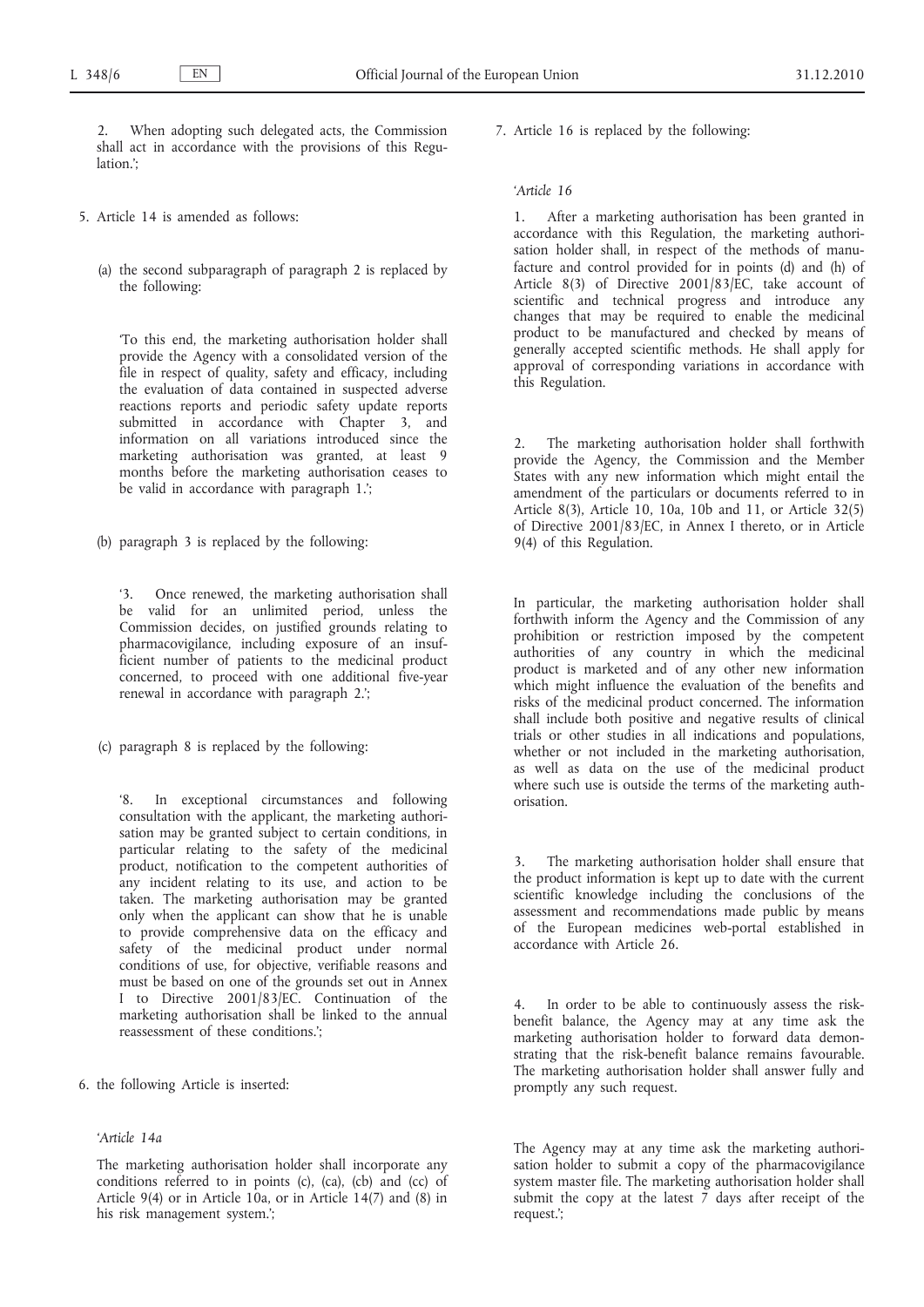- 8. Article 18 is amended as follows:
	- (a) paragraph 1 is replaced by the following:

'1. In the case of medicinal products manufactured within the Union, the supervisory authorities for manufacturing shall be the competent authorities of the Member State or Member States which granted the manufacturing authorisation provided for in Article  $40(1)$  of Directive 2001/83/EC in respect of the medicinal product concerned.';

(b) in paragraph 2, the first subparagraph is replaced by the following:

'In the case of medicinal products imported from third countries, the supervisory authorities for imports shall be the competent authorities of the Member State or Member States that granted the authorisation provided for in Article  $40(3)$  of Directive 2001/83/EC to the importer, unless appropriate agreements have been made between the Union and the exporting country to ensure that those controls are carried out in the exporting country and that the manufacturer applies standards of good manufacturing practice at least equivalent to those laid down by the Union.';

(c) the following paragraph is added:

'3. The supervisory authority for pharmacovigilance shall be the competent authority of the Member State in which the pharmacovigilance system master file is located.';

- 9. Article 19 is amended as follows:
	- (a) paragraph 1 is replaced by the following:

'1. The supervisory authorities for manufacturing and imports shall be responsible for verifying on behalf of the Union that the marketing authorisation holder for the medicinal product or the manufacturer or importer established within the Union satisfies the requirements concerning manufacturing and imports laid down in Titles IV and XI of Directive 2001/83/EC.

The supervisory authorities for pharmacovigilance shall be responsible for verifying on behalf of the Union that the marketing authorisation holder for the medicinal product satisfies the pharmacovigilance requirements laid down in Titles IX and XI of Directive 2001/83/EC. They may, if this is considered necessary, conduct preauthorisation inspections to verify the accuracy and successful implementation of the pharmacovigilance system as it has been described by the applicant in support of his application.';

(b) in paragraph 3, the second subparagraph is replaced by the following:

'The inspection shall be undertaken by inspectors from the Member States who possess the appropriate qualifications. They may be accompanied by a rapporteur or expert appointed by the Committee referred to in paragraph 2. The report of the inspectors shall be made available electronically to the Commission, the Member States and the Agency.';

10. Article 20 is amended as follows:

(a) paragraph 3 is replaced by the following:

'3. Following an opinion by the Agency, the Commission shall adopt the necessary provisional measures, which shall be applied immediately.

A final decision in respect of the medicinal product concerned shall be adopted within 6 months, in accordance with the regulatory procedure referred to in Article 87(2).

The Commission may also adopt a decision addressed to the Member States pursuant to Article 127a of Directive 2001/83/EC.';

(b) the following paragraphs are added:

'8. Notwithstanding paragraphs 1 to 7 of this Article, the Union procedures laid down in Article 31 and Article 107i of Directive 2001/83/EC shall apply, as appropriate, where the reason for the Member State or the Commission to consider taking decisions or measures referred to in this Article is based on the evaluation of data resulting from pharmacovigilance activities.

9. By way of derogation from paragraphs 1 to 7 of this Article, where a procedure under Article 31 or Articles 107i to 107k of Directive 2001/83/EC concerns a range of medicinal products or a therapeutic class, medicinal products that are authorised in accordance with this Regulation and that belong to that range or class shall only be included in the procedure under Article 31, or Articles 107i to 107k of that Directive.';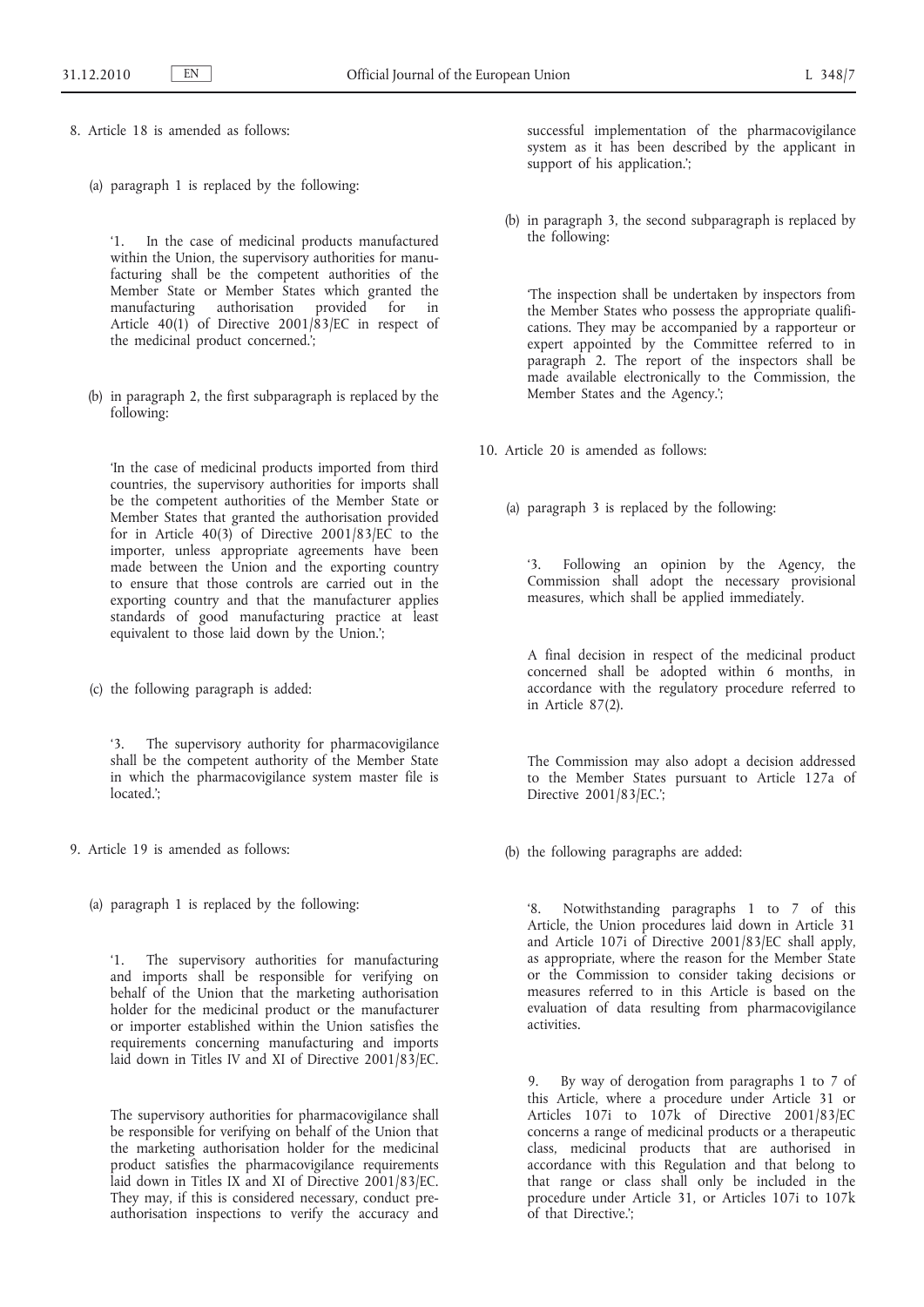11. Chapter 3 of Title II is replaced by the following:

#### 'CHAPTER 3

# **PHARMACOVIGILANCE**

*Article 21*

1. The obligations of marketing authorisation holders laid down in Article 104 of Directive 2001/83/EC shall apply to marketing authorisation holders for medicinal products for human use authorised in accordance with this Regulation.

Without prejudice to paragraphs 2, 3 and 4 of this Article, holders of marketing authorisations granted before 2 July 2012 shall, by way of derogation from Article 104(3)(c) of Directive 2001/83/EC not be required to operate a risk management system for each medicinal product.

2. The Agency may impose an obligation on a marketing authorisation holder to operate a risk management system, as referred to in point (c) of Article 104(3) of Directive 2001/83/EC, if there are concerns about the risks affecting the risk-benefit balance of an authorised medicinal product. In that context, the Agency shall also oblige the marketing authorisation holder to submit a detailed description of the riskmanagement system which he intends to introduce for the medicinal product concerned.

The imposition of such obligations shall be duly justified, notified in writing, and shall include the timeframe for submission of the detailed description of the riskmanagement system.

3. The Agency shall provide the marketing authorisation holder with an opportunity to present written observations in response to the imposition of the obligation within a time limit which it shall specify, if the marketing authorisation holder so requests within 30 days of receipt of the written notification of the obligation.

4. On the basis of the written observations submitted by the marketing authorisation holder, and of the opinion of the Agency, the Commission shall withdraw or confirm the obligation. Where the Commission confirms the obligation, the marketing authorisation shall be varied accordingly, to include the measures to be taken as part of the risk management system as conditions of the marketing authorisation referred to in point (ca) of Article 9(4).

#### *Article 22*

The obligations of marketing authorisation holders laid down in Article 106a(1) of Directive 2001/83/EC, and the obligations of the Member States, the Agency and the Commission laid down in paragraphs 2, 3 and 4 of that Article shall apply to the safety announcements referred to in point (e) of Article 57(1) of this Regulation concerning medicinal products for human use authorised in accordance with this Regulation.

#### *Article 23*

1. The Agency shall, in collaboration with the Member States, set up, maintain and make public a list of medicinal products that are subject to additional monitoring.

That list shall include the names and active substances of:

- (a) medicinal products authorised in the Union that contain a new active substance which, on 1 January 2011, was not contained in any medicinal product authorised in the Union;
- (b) any biological medicinal product not covered by point (a) that was authorised after 1 January 2011.

2. At the request of the Commission, following consultation with the Pharmacovigilance Risk Assessment Committee, medicinal products that are authorised pursuant to this Regulation subject to conditions referred to in points (c), (ca), (cb) and (cc) of Article 9(4), or in Articles 10a, Article 14(7) and (8) and in Article 21(2), may also be included in the list.

At the request of a national competent authority, following consultation with the Pharmacovigilance Risk Assessment Committee, medicinal products that are authorised pursuant to Directive 2001/83/EC, subject to the conditions referred to in Articles 21a, 22, 22a and 104a of that Directive, may also be included in the list.

The list shall include an electronic link to the product information and to the summary of the risk management plan.

The Agency shall remove a medicinal product from the list 5 years after the Union reference date referred to in Article 107c(5) of Directive 2001/83/EC.

However, the Commission or the national competent authority, as appropriate, may, following a recommendation of the Pharmacovigilance Risk Assessment Committee, extend that period until such time as they conclude that the conditions referred to in Article 14a and Article 21(2) of this Regulation or referred to in Articles 22b and 104a of Directive 2001/83/EC have been fulfilled.

5. For medicinal products included in that list, the summary of product characteristics and the package leaflet shall include the statement "This medicinal product is subject to additional monitoring". That statement shall be preceded by a black symbol which shall be selected by the Commission following a recommendation of the Pharmacovigilance Risk Assessment Committee by 2 January 2012, and shall be followed by an appropriate standardised explanatory sentence.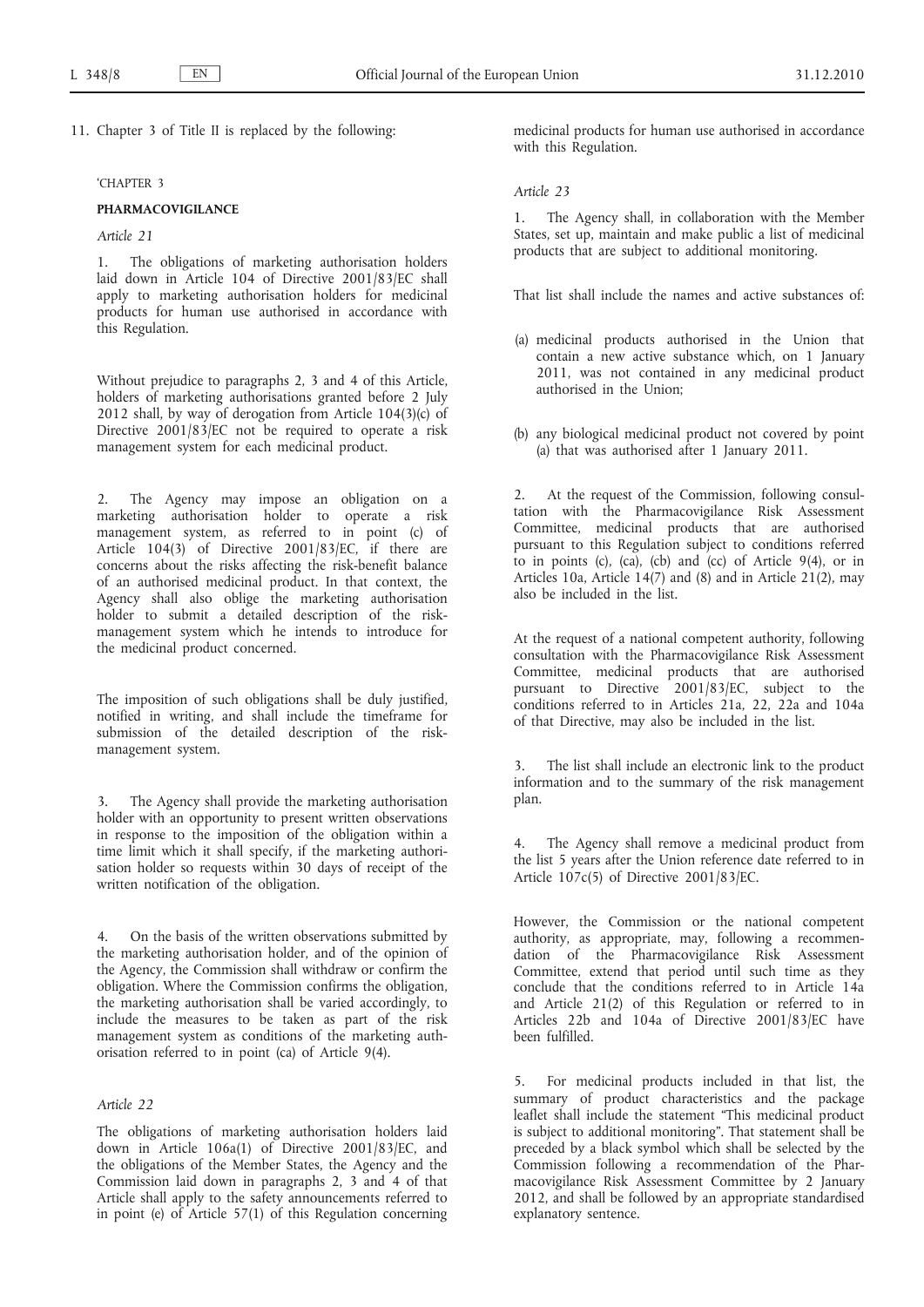#### *Article 24*

1. The Agency shall, in collaboration with the Member States and the Commission, set up and maintain a database and data processing network (hereinafter the "Eudravigilance database") to collate pharmacovigilance information regarding medicinal products authorised in the Union and to allow competent authorities to access that information simultaneously and to share it.

The Eudravigilance database shall contain information on suspected adverse reactions in human beings arising from use of the medicinal product within the terms of the marketing authorisation as well as from uses outside the terms of the marketing authorisation, and on those occurring in the course of post-authorisation studies with the medicinal product or associated with occupational exposure.

2. The Agency shall, in collaboration with the Member States and the Commission, draw up the functional specifications for the Eudravigilance database, together with a timeframe for their implementation.

The Agency shall prepare an annual report on the Eudravigilance database and send it to the European Parliament, the Council and the Commission. The first annual report shall be prepared by 2 January 2013.

The Management Board of the Agency shall on the basis of an independent audit report that takes into account the recommendation of the Pharmacovigilance Risk Assessment Committee confirm and announce when the Eudravigilance database has achieved full functionality and the system meets the functional specifications drawn up pursuant to the first subparagraph.

Any substantial change to the Eudravigilance database and the functional specifications shall take into account the recommendations of the Pharmacovigilance Risk Assessment Committee.

The Eudravigilance database shall be fully accessible to the competent authorities of the Member States and to the Agency and the Commission. It shall also be accessible to marketing authorisation holders to the extent necessary for them to comply with their pharmacovigilance obligations.

The Agency shall ensure that healthcare professionals and the public have appropriate levels of access to the Eudravigilance database, while guaranteeing personal data protection. The Agency shall work together with all stakeholders, including research institutions, healthcare professionals, and patient and consumer organisations, in order to define the "appropriate level of access" for healthcare professionals and the public to the Eudravigilance database.

The data held on the Eudravigilance database shall be made publicly accessible in an aggregated format together with an explanation of how to interpret the data.

3. The Agency shall, in collaboration either with the marketing authorisation holder or with the Member State that submitted an individual suspected adverse reaction report to the Eudravigilance database, be responsible for operating procedures that ensure the quality and integrity of the information collected in the Eudravigilance database.

4. Individual suspected adverse reaction reports and follow-ups submitted to the Eudravigilance database by marketing authorisation holders shall be transmitted electronically upon receipt to the competent authority of the Member State where the reaction occurred.

#### *Article 25*

The Agency shall, in collaboration with the Member States, develop standard web-based structured forms for the reporting of suspected adverse reactions by healthcare professionals and patients in accordance with the provisions referred to in Article 107a of Directive 2001/83/EC.

# *Article 25a*

The Agency shall, in collaboration with the national competent authorities and the Commission, set up and maintain a repository for periodic safety update reports (hereinafter the "repository") and the corresponding assessment reports so that they are fully and permanently accessible to the Commission, the national competent authorities, the Pharmacovigilance Risk Assessment Committee, the Committee for Medicinal Products for Human Use and the coordination group referred to in Article 27 of Directive 2001/83/EC (hereinafter the "coordination group").

The Agency shall, in collaboration with the national competent authorities and the Commission, and after consultation with the Pharmacovigilance Risk Assessment Committee, draw up the functional specifications for the repository.

The Management Board of the Agency shall, on the basis of an independent audit report that takes into account the recommendations of the Pharmacovigilance Risk Assessment Committee, confirm and announce when the repository has achieved full functionality and meets the functional specifications drawn up pursuant to the second paragraph.

Any substantial change to the repository and the functional specifications shall always take into account the recommendations of the Pharmacovigilance Risk Assessment Committee.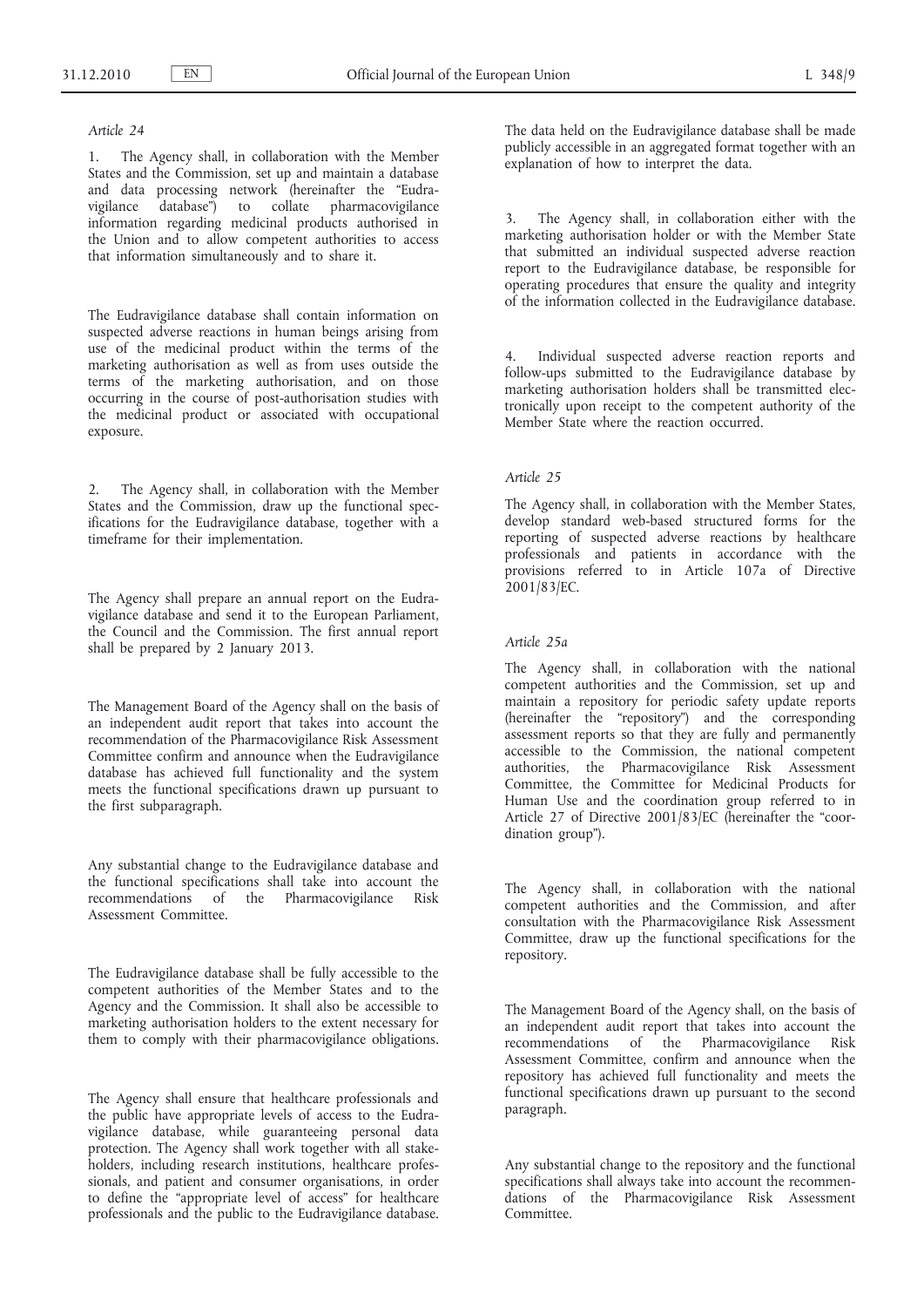## *Article 26*

1. The Agency shall, in collaboration with the Member States and the Commission, set up and maintain a European medicines web-portal for the dissemination of information on medicinal products authorised in the Union. By means of that portal, the Agency shall make public at least the following:

- (a) the names of members of the Committees referred to in points (a) and (aa) of Article 56(1) of this Regulation and the members of the coordination group, together with their professional qualifications and with the declarations referred to in Article 63(2) of this Regulation;
- (b) agendas and minutes from each meeting of the Committees referred to in points (a) and (aa) of Article 56(1) of this Regulation and of the coordination group as regards pharmacovigilance activities;
- (c) a summary of the risk management plans for medicinal products authorised in accordance with this Regulation;
- (d) the list of medicinal products referred to in Article 23 of this Regulation;
- (e) a list of the locations in the Union where pharmacovigilance system master files are kept and contact information for pharmacovigilance enquiries, for all medicinal products authorised in the Union;
- (f) information about how to report to national competent authorities suspected adverse reactions to medicinal products and the standard structured forms referred to in Article 25 for their web-based reporting by patients and healthcare professionals, including links to national websites;
- (g) Union reference dates and frequency of submission of periodic safety update reports established in accordance with Article 107c of Directive 2001/83/EC;
- (h) protocols and public abstracts of results of the postauthorisation safety studies referred to in Articles 107n and 107p of Directive 2001/83/EC;
- (i) the initiation of the procedure provided for in Articles 107i to 107k of Directive 2001/83/EC, the active substances or medicinal products concerned and the issue being addressed, any public hearings pursuant to that procedure and information on how to submit information and to participate in public hearings;
- (j) conclusions of assessments, recommendations, opinions, approvals and decisions taken by the Committees referred to in points (a) and (aa) of Article 56(1) of this Regulation and by the coordination group, the national competent authorities and the

Commission in the framework of the procedures of Articles 28, 28a and 28b of this Regulation and of sections 2 and 3 of Chapter 3 and Chapter 4 of Title IX of Directive 2001/83/EC.

2. Before the launch of this portal, and during subsequent reviews, the Agency shall consult relevant stakeholders, including patient and consumer groups, healthcare professionals and industry representatives.

## *Article 27*

1. The Agency shall monitor selected medical literature for reports of suspected adverse reactions to medicinal products containing certain active substances. It shall publish the list of active substances being monitored and the medical literature subject to this monitoring.

The Agency shall enter into the Eudravigilance database relevant information from the selected medical literature.

3. The Agency shall, in consultation with the Commission, Member States and interested parties, draw up a detailed guide regarding the monitoring of medical literature and the entry of relevant information into the Eudravigilance database.

# *Article 28*

1. The obligations of marketing authorisation holders and of Member States laid down in Articles 107 and 107a of Directive 2001/83/EC shall apply to the recording and reporting of suspected adverse reactions for medicinal products for human use authorised in accordance with this Regulation.

2. The obligations of marketing authorisation holders laid down in Article 107b of Directive 2001/83/EC and the procedures under Article 107b and Article 107c of that Directive shall apply to the submission of periodic safety update reports, the establishment of Union reference dates and changes to the frequency of submission of periodic safety update reports for medicinal products for human use authorised in accordance with this Regulation.

The provisions applicable to the submission of periodic safety update reports laid down in the second subparagraph of Article  $107c(2)$  of that Directive shall apply to holders of marketing authorisations which were granted before 2 July 2012 and for which the frequency and dates of submission of the periodic safety update reports are not laid down as a condition to the marketing authorisation until such time as another frequency or other dates of submission of the reports are laid down in the marketing authorisation or are determined in accordance with Article 107c of that Directive.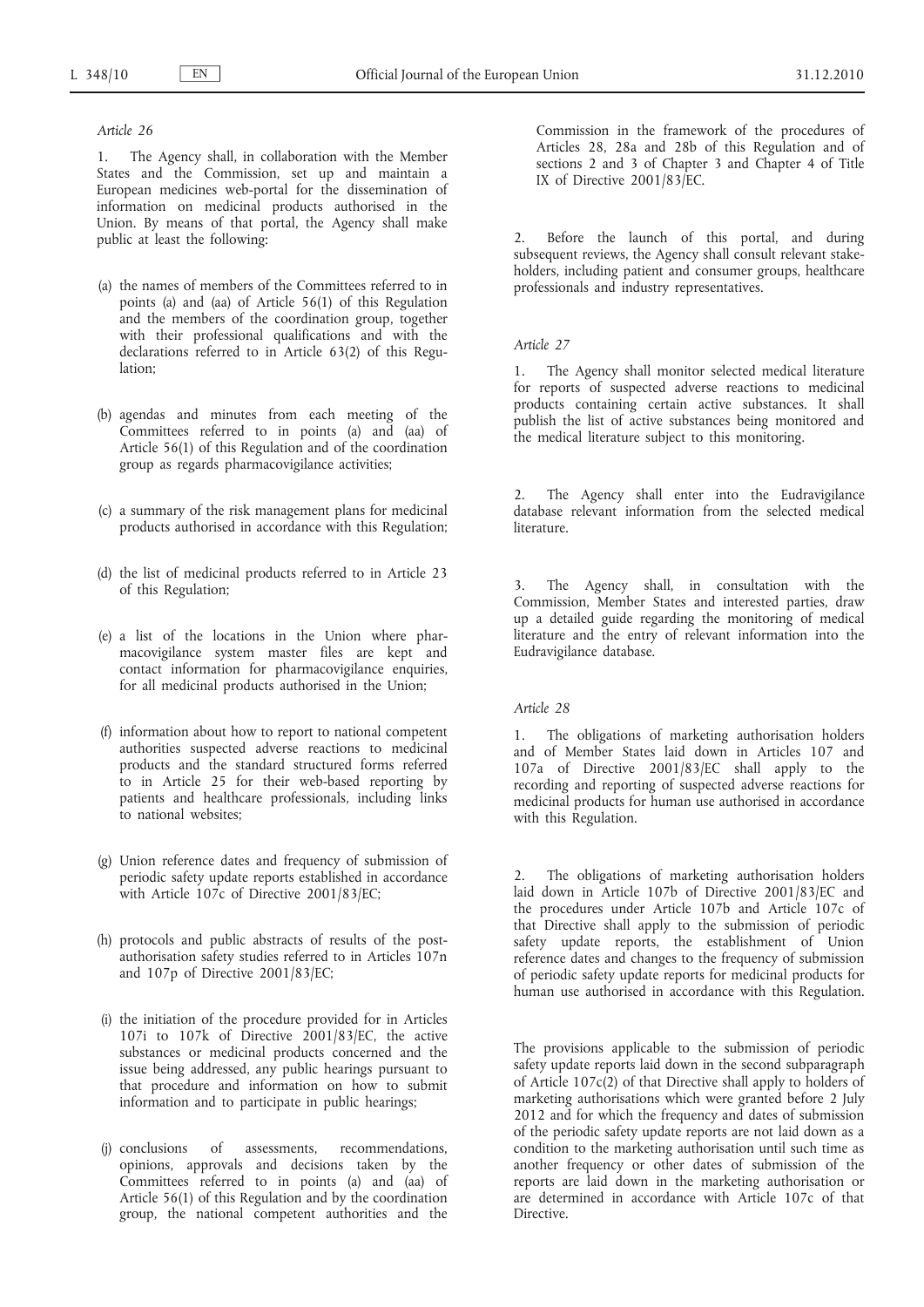The assessment of the periodic safety update reports shall be conducted by a rapporteur appointed by the Pharmacovigilance Risk Assessment Committee. The rapporteur shall closely collaborate with the rapporteur appointed by the Committee for Medicinal Products for Human Use or the Reference Member State for the medicinal products concerned.

The rapporteur shall prepare an assessment report within 60 days of receipt of the periodic safety update report and send it to the Agency and to the members of the Pharmacovigilance Risk Assessment Committee. The Agency shall send the report to the marketing authorisation holder.

Within 30 days of receipt of the assessment report, the marketing authorisation holder and the members of the Pharmacovigilance Risk Assessment Committee may submit comments to the Agency and to the rapporteur.

Following the receipt of the comments referred to in the third subparagraph, the rapporteur shall within 15 days update the assessment report taking into account any comments submitted, and forward it to the Pharmacovigilance Risk Assessment Committee. The Pharmacovigilance Risk Assessment Committee shall adopt the assessment report with or without further changes at its next meeting and issue a recommendation. The recommendation shall mention the divergent positions with the grounds on which they are based. The Agency shall include the adopted assessment report and the recommendation in the repository set up under Article 25a, and forward both to the marketing authorisation holder.

4. In the case of an assessment report that recommends any action concerning the marketing authorisation, the Committee for Medicinal Products for Human Use shall, within 30 days of receipt of the report by the Pharmacovigilance Risk Assessment Committee, consider the report and adopt an opinion on the maintenance, variation, suspension or revocation of the marketing authorisation concerned, including a timetable for the implementation of the opinion. Where this opinion of the Committee for Medicinal Products for Human Use differs from the recommendation of the Pharmacovigilance Risk Assessment Committee, the Committee for Medicinal Products for Human Use shall attach to its opinion a detailed explanation of the scientific grounds for the differences together with the recommendation.

Where the opinion states that regulatory action concerning the marketing authorisation is necessary, the Commission shall adopt a decision to vary, suspend or revoke the marketing authorisation. Article 10 of this Regulation shall apply to the adoption of that decision. Where the Commission adopts such a decision, it may also adopt a decision addressed to the Member States pursuant to Article 127a of Directive 2001/83/EC.

5. In the case of a single assessment of periodic safety update reports concerning more than one marketing authorisation in accordance with Article 107e(1) of Directive 2001/83/EC which includes at least one marketing authorisation granted in accordance with this Regulation, the procedure laid down in Articles 107e and 107g of that Directive shall apply.

6. The final recommendations, opinions and decisions referred to in paragraphs 3 to 5 of this Article shall be made public by means of the European medicines webportal referred to in Article 26.

#### *Article 28a*

1. Regarding medicinal products for human use authorised in accordance with this Regulation, the Agency shall, in collaboration with the Member States, take the following measures:

- (a) monitor the outcome of risk minimisation measures contained in risk management plans and of conditions referred to in points (c), (ca), (cb) and (cc) of Article 9(4) or in points (a) and (b) of Article 10a(1), and in Article  $14(7)$  and (8);
- (b) assess updates to the risk management system;
- (c) monitor the data in the Eudravigilance database to determine whether there are new risks or whether risks have changed and whether those risks impact on the risk-benefit balance.

2. The Pharmacovigilance Risk Assessment Committee shall perform the initial analysis and prioritisation of signals of new risks or risks that have changed or changes to the risk-benefit balance. Where it considers that follow-up action may be necessary, the assessment of those signals and agreement on any subsequent action concerning the marketing authorisation shall be conducted in a timescale commensurate with the extent and seriousness of the issue.

3. The Agency and national competent authorities and the marketing authorisation holder shall inform each other in the event of new risks or risks that have changed or changes to the risk-benefit balance being detected.

## *Article 28b*

1. For non-interventional post-authorisation safety studies concerning medicinal products for human use authorised in accordance with this Regulation which fulfil one of the requirements referred to in Articles 10 and 10a of this Regulation, the procedure provided for in paragraphs 3 to 7 of Article 107m, Articles 107n to 107p and Article 107q(1) of Directive 2001/83/EC shall apply.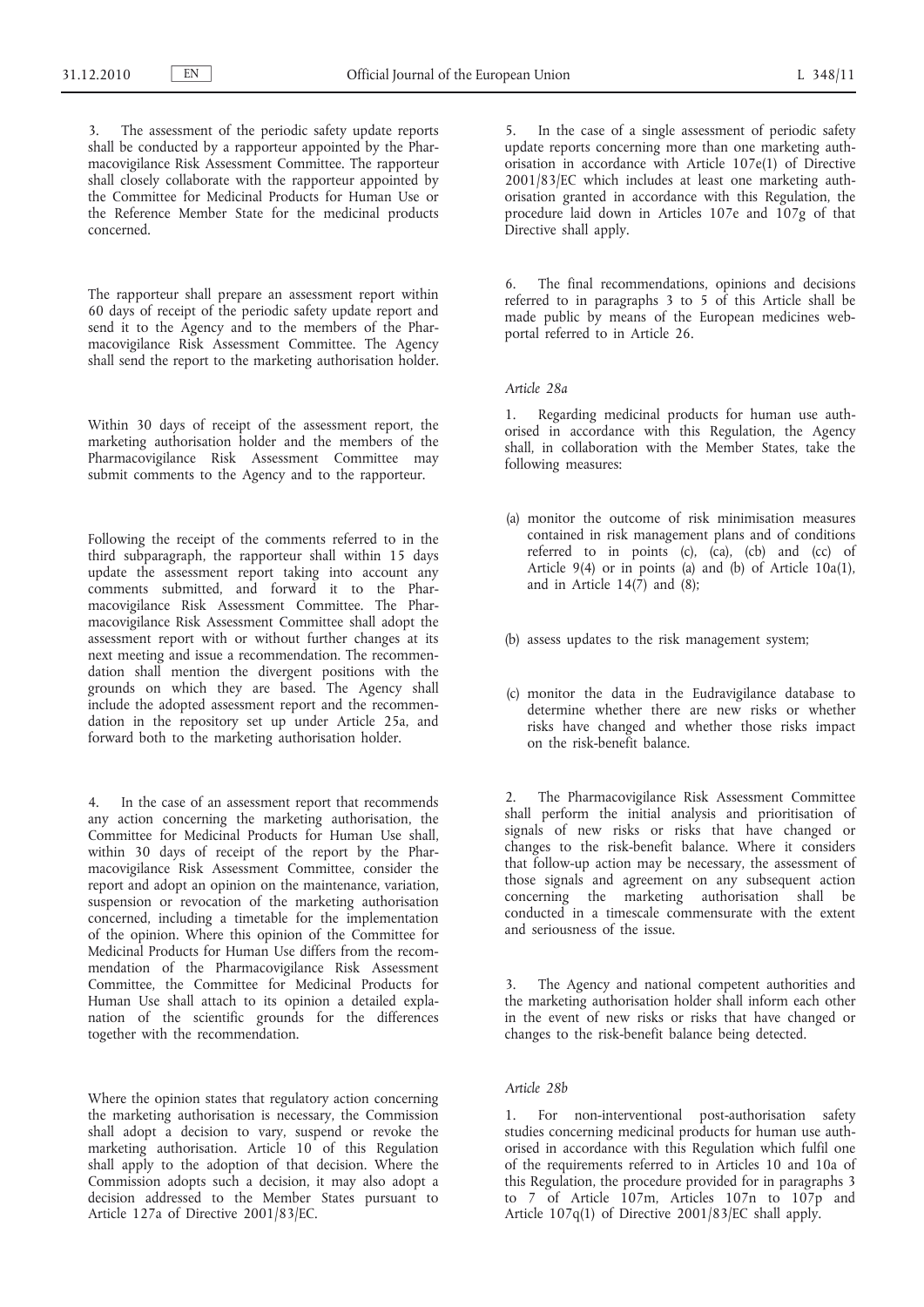Where, in accordance with the procedure referred to in paragraph 1 of this Article, the Pharmacovigilance Risk Assessment Committee issues recommendations for the variation, suspension or revocation of the marketing authorisation, the Committee on Medicinal Products for Human Use shall adopt an opinion taking into account the recommendation, and the Commission shall adopt a decision in accordance with Article 10.

Where the opinion of the Committee on Medicinal Products for Human Use differs from the recommendation of the Pharmacovigilance Risk Assessment Committee, the Committee on Medicinal Products for Human Use shall attach to its opinion a detailed explanation of the scientific grounds for the differences, together with the recommendation.

# *Article 28c*

1. The Agency shall collaborate with the World Health Organisation in matters of pharmacovigilance and shall take the necessary steps to submit to it, promptly, appropriate and adequate information regarding the measures taken in the Union which may have a bearing on public health protection in third countries.

The Agency shall make available promptly all suspected adverse reaction reports occurring in the Union to the World Health Organisation.

2. The Agency and the European Monitoring Centre for Drugs and Drug Addiction shall exchange information that they receive on the abuse of medicinal products including information related to illicit drugs.

#### *Article 28d*

At the request of the Commission, the Agency shall participate in collaboration with the Member States in international harmonisation and standardisation of technical measures in relation to pharmacovigilance.

## *Article 28e*

The Agency and the Member States shall cooperate to continuously develop pharmacovigilance systems capable of achieving high standards of public health protection for all medicinal products, regardless of the routes of marketing authorisation, including the use of collaborative approaches, to maximise use of resources available within the Union.

# *Article 28f*

The Agency shall perform regular independent audits of its pharmacovigilance tasks and report the results to its Management Board on a 2-yearly basis.

#### *Article 29*

The Commission shall make public a report on the performance of pharmacovigilance tasks by the Agency on 2 January 2014 at the latest and subsequently every 3 years thereafter.';

- 12. Article 56(1) is amended as follows:
	- (a) the following point is inserted:
		- '(aa) the Pharmacovigilance Risk Assessment Committee, which shall be responsible for providing recommendations to the Committee for Medicinal Products for Human Use and the coordination group on any question relating to pharmacovigilance activities in respect of medicinal products for human use and on risk management systems and it shall be responsible for monitoring the effectiveness of those risk management systems;';
	- (b) point (f) is replaced by the following:
		- '(f) a Secretariat, which shall provide technical, scientific and administrative support for the Committees and ensure appropriate coordination between them, and which shall provide technical and administrative support for the coordination group and ensure appropriate coordination between it and the Committees.':
- 13. Article 57 is amended as follows:
	- (a) in paragraph 1, points (c) to (f) are replaced by the following:
		- '(c) coordinating the monitoring of medicinal products for human use which have been authorised within the Union and providing advice on the measures necessary to ensure the safe and effective use of these medicinal products for human use, in particular by coordinating the evaluation and implementation of pharmacovigilance obligations and systems and the monitoring of such implementation;
		- (d) ensuring the collation and dissemination of information on suspected adverse reactions to medicinal products for human use authorised in the Union by means of a database permanently accessible to all Member States;
		- (e) assisting Member States with the rapid communication of information on pharmacovigilance concerns to healthcare professionals and coordinating the safety announcements of the national competent authorities;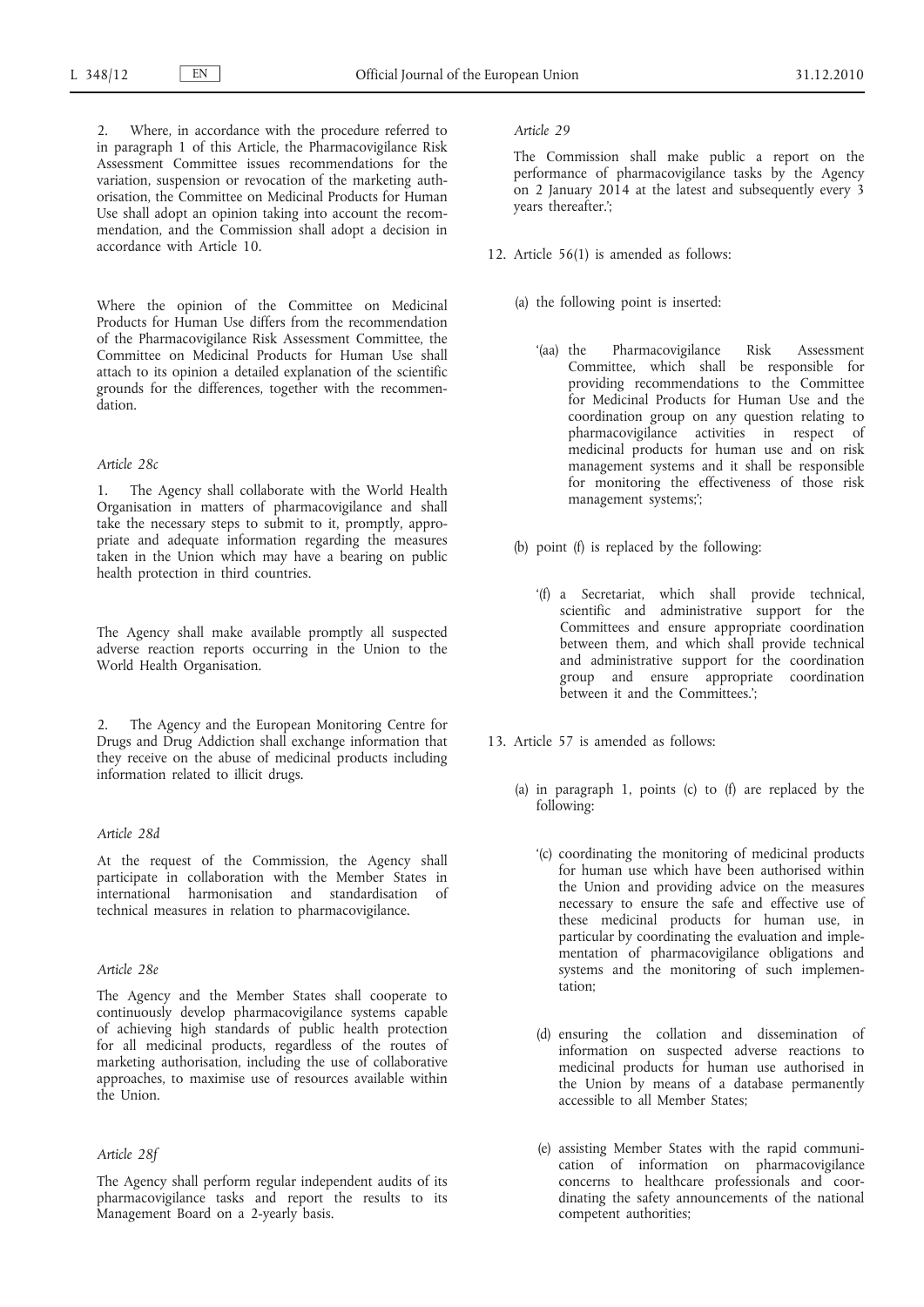- (f) distributing appropriate information on pharmacovigilance concerns to the general public, in particular by setting up and maintaining a European medicines web-portal;';
- (b) in paragraph 2, the following subparagraph is inserted after the first subparagraph:

'For the purposes of the database, the Agency shall set up and maintain a list of all medicinal products for human use authorised in the Union. To this effect the following measures shall be taken:

- (a) the Agency shall, by 2 July 2011 at the latest, make public a format for the electronic submission of information on medicinal products for human use;
- (b) marketing authorisation holders shall, by 2 July 2012 at the latest, electronically submit to the Agency information on all medicinal products for human use authorised or registered in the Union, using the format referred to in point (a);
- (c) from the date set out in point (b), marketing authorisation holders shall inform the Agency of any new or varied marketing authorisations granted in the Union, using the format referred to in point  $(a)$ :
- 14. the following Article is inserted:

## *'Article 61a*

1. The Pharmacovigilance Risk Assessment Committee shall be composed of the following:

- (a) one member and one alternate member appointed by each Member State, in accordance with paragraph 3 of this Article;
- (b) six members appointed by the Commission, with a view to ensuring that the relevant expertise is available within the Committee, including clinical pharmacology and pharmacoepidemiology, on the basis of a public call for expressions of interest;
- (c) one member and one alternate member appointed by the Commission, on the basis of a public call for expressions of interest, after consulting the European Parliament, in order to represent healthcare professionals;
- (d) one member and one alternate member appointed by the Commission, on the basis of a public call for expressions of interest, after consulting the European Parliament, in order to represent patient organisations.

The alternate members shall represent and vote for the members in their absence. The alternate members referred to in point (a) may be appointed to act as rapporteurs in accordance with Article 62.

2. A Member State may delegate its tasks in the Pharmacovigilance Risk Assessment Committee to another Member State. Each Member State may represent no more than one other Member State.

3. The members and alternate members of the Pharmacovigilance Risk Assessment Committee shall be appointed on the basis of their relevant expertise in pharmacovigilance matters and risk assessment of medicinal products for human use, in order to guarantee the highest levels of specialist qualifications and a broad spectrum of relevant expertise. For this purpose, Member States shall liaise with the Management Board and the Commission in order to ensure that the final composition of the Committee covers the scientific areas relevant to its tasks.

4. The members and alternate members of the Pharmacovigilance Risk Assessment Committee shall be appointed for a term of 3 years, which may be prolonged once and thereafter renewed following the procedures referred to in paragraph 1. The Committee shall elect its Chairman from among its members for a term of 3 years, which may be prolonged once.

5. Paragraphs 3, 4, 6, 7 and 8 of Article 61 shall apply to the Pharmacovigilance Risk Assessment Committee.

6. The mandate of the Pharmacovigilance Risk Assessment Committee shall cover all aspects of the risk management of the use of medicinal products for human use including the detection, assessment, minimisation and communication relating to the risk of adverse reactions, having due regard to the therapeutic effect of the medicinal product for human use, the design and evaluation of post-authorisation safety studies and pharmacovigilance audit.';

- 15. Article 62 is amended as follows:
	- (a) paragraph 1 is amended as follows:
		- (i) the first subparagraph is replaced by the following:

'Where, in accordance with this Regulation, any of the Committees referred to in Article 56(1) is required to evaluate a medicinal product for human use, it shall appoint one of its members to act as rapporteur, taking into account existing expertise in the Member State. The Committee concerned may appoint a second member to act as co-rapporteur.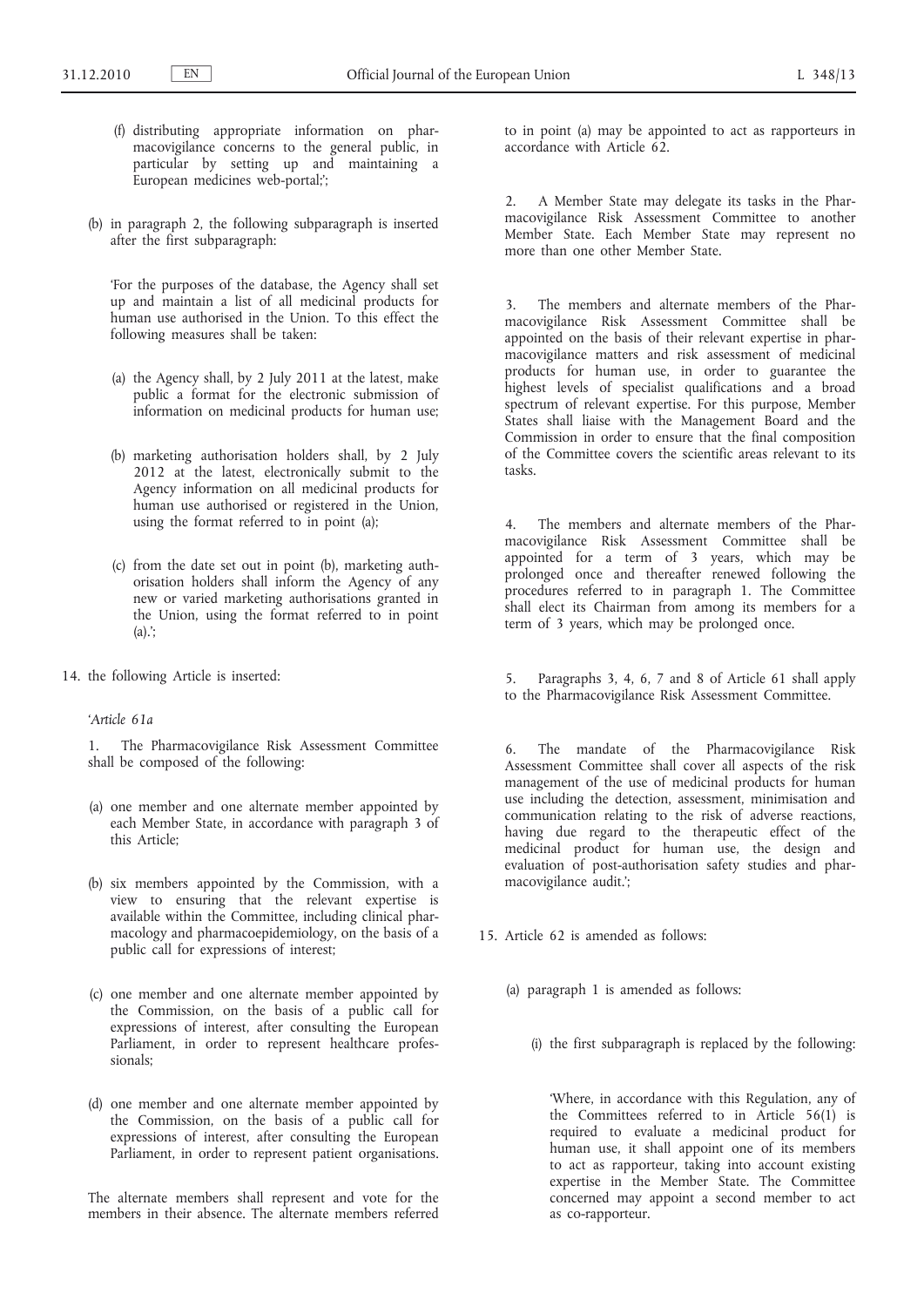A rapporteur appointed for this purpose by the Pharmacovigilance Risk Assessment Committee shall closely collaborate with the rapporteur appointed by the Committee for Medicinal Products for Human Use or the Reference Member State for the medicinal product for human use concerned.';

(ii) the fourth subparagraph is replaced by the following:

'If there is a request for re-examination of one of its opinions where this possibility is provided for in Union law, the Committee concerned shall appoint a different rapporteur and, where necessary, a different co-rapporteur from those appointed for the initial opinion. The re-examination procedure may deal only with the points of the opinion initially identified by the applicant and may be based only on the scientific data available when the Committee adopted the initial opinion. The applicant may request that the Committee consult a scientific advisory group in connection with the re-examination.';

(b) in paragraph 2, the first subparagraph is replaced by the following:

'Member States shall transmit to the Agency the names of national experts with proven experience in the evaluation of medicinal products for human use who, taking into account Article 63(2), would be available to serve on working parties or scientific advisory groups of any of the Committees referred to in Article 56(1), together with an indication of their qualifications and specific areas of expertise.';

(c) in paragraph 3, the following subparagraph is added:

'The first and second subparagraphs shall also apply to the work of rapporteurs in the coordination group as regards the fulfilment of its tasks in accordance with Articles 107c, 107e, 107g, 107k and 107q of Directive 2001/83/EC.';

- 16. Article 64(2) is amended as follows:
	- (a) point (b) is replaced by the following:
		- '(b) for managing all the Agency resources necessary for conducting the activities of the Committees referred to in Article 56(1), including making

available appropriate scientific and technical support to those Committees, and for making available appropriate technical support to the coordination group;';

- (b) point (d) is replaced by the following:
	- '(d) for ensuring appropriate coordination between the Committees referred to in Article 56(1) and, where necessary, between the Committees and the coordination group;';
- 17. in Article 66(g), the words 'Article 67' are replaced by the words 'Article 68';
- 18. Article 67 is amended as follows:
	- (a) in paragraph 3, the first subparagraph is replaced by the following:

'The Agency's revenue shall consist of a contribution from the Union and fees paid by undertakings for obtaining and maintaining Union marketing authorisations and for other services provided by the Agency, or by the coordination group as regards the fulfilment of its tasks in accordance with Articles 107c, 107e, 107g, 107k and 107q of Directive 2001/83/EC.';

(b) paragraph 4 is replaced by the following:

'4. Activities relating to pharmacovigilance, to the operation of communications networks and to market surveillance shall be under the permanent control of the Management Board in order to guarantee the independence of the Agency. This shall not preclude the Agency from charging fees to marketing authorisation holders for performing these activities by the Agency on the condition that its independence is strictly guaranteed.';

19. Article 82(3) is replaced by the following:

'3. Without prejudice to the unique, Union nature of the content of the documents referred to in points (a) to (d) of Article 9(4) and in points (a) to (e) of Article 34(4), this Regulation shall not prohibit the use of two or more commercial designs for a given medicinal product for human use covered by a single marketing authorisation.';

20. in Article 83(6), the second sentence is replaced by the following:

'Article 28(1) and (2) shall apply *mutatis mutandis*.';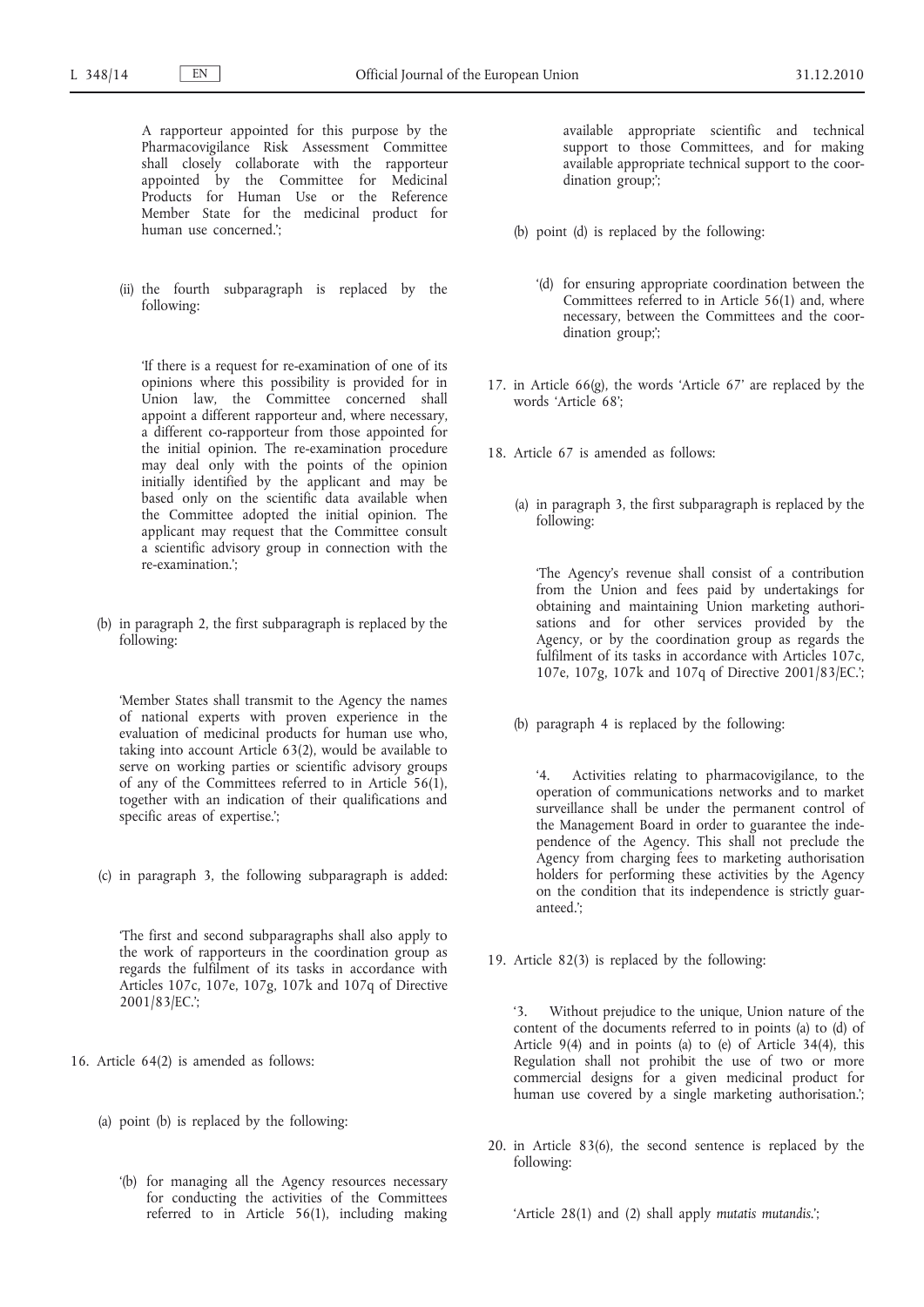21. the following Articles are inserted:

## *'Article 87a*

In order to harmonise the performance of the pharmacovigilance activities provided for in this Regulation, the Commission shall adopt implementing measures as provided for in Article 108 of Directive 2001/83/EC covering the following areas:

- (a) the content and maintenance of the pharmacovigilance system master file kept by the marketing authorisation holder;
- (b) the minimum requirements for the quality system for the performance of pharmacovigilance activities by the Agency;
- (c) the use of internationally agreed terminology, formats and standards for the performance of pharmacovigilance activities;
- (d) the minimum requirements for the monitoring of data included in the Eudravigilance database to determine whether there are new risks or whether risks have changed;
- (e) the format and content of electronic transmission of suspected adverse reactions by Member States and marketing authorisation holders;
- (f) the format and content of electronic periodic safety update reports and risk management plans;
- (g) the format of protocols, abstracts and final study reports of the post-authorisation safety studies.

Those measures shall take account of the work on international harmonisation carried out in the area of pharmacovigilance and shall, where necessary, be revised to take account of technical and scientific progress. Those measures shall be adopted in accordance with the regulatory procedure referred to in Article 87(2).

## *Article 87b*

1. The power to adopt the delegated acts referred to in Article 10b shall be conferred on the Commission for a period of 5 years from 1 January 2011. The Commission shall draw up a report in respect of the delegated powers not later than 6 months before the end of the 5 year period. The delegation of powers shall be automatically extended for periods of an identical duration, unless the European Parliament or the Council revokes it in accordance with Article 87c.

As soon as it adopts a delegated act, the Commission shall notify it simultaneously to the European Parliament and to the Council.

3. The power to adopt delegated acts is conferred on the Commission subject to the conditions laid down in Articles 87c and 87d.

## *Article 87c*

1. The delegation of powers referred to in Article 10b may be revoked at any time by the European Parliament or by the Council.

2. The institution which has commenced an internal procedure for deciding whether to revoke the delegation of powers shall endeavour to inform the other institution and the Commission within a reasonable time before the final decision is taken, indicating the delegated powers which could be subject to revocation and possible reasons for a revocation.

The decision of revocation shall put an end to the delegation of the powers specified in that decision. It shall take effect immediately or at a later date specified therein. It shall not affect the validity of the delegated acts already in force. It shall be published in the *Official Journal of the European Union*.

# *Article 87d*

1. The European Parliament or the Council may object to a delegated act within a period of 2 months from the date of notification.

At the initiative of the European Parliament or the Council that period shall be extended by 2 months.

2. If, on expiry of the period referred to in paragraph 1, neither the European Parliament nor the Council has objected to the delegated act, it shall be published in the *Official Journal of the European Union* and shall enter into force on the date stated therein.

The delegated act may be published in the *Official Journal of the European Union* and enter into force before the expiry of that period if the European Parliament and the Council have both informed the Commission of their intention not to raise objections.

If either the European Parliament or the Council objects to the delegated act within the period referred to in paragraph 1, it shall not enter into force. The institution which objects shall state the reasons for objecting to the delegated act.'.